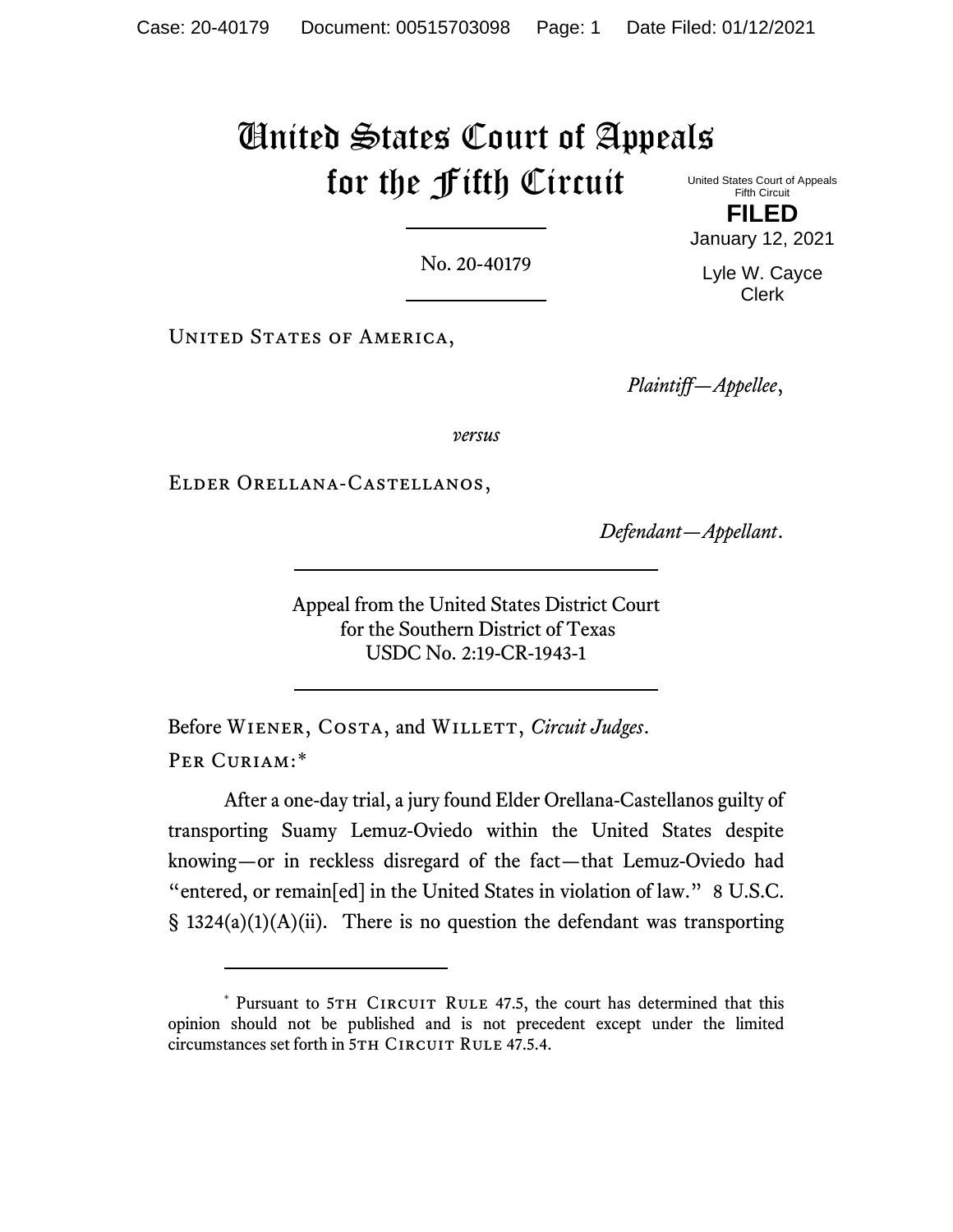Lemuz-Oviedo; he was driving Lemuz-Oviedo and Lemuz-Oviedo's girlfriend, Kayla Bueso-Morel, in a vehicle that arrived at the Falfurrias immigration checkpoint in south Texas. Nor is there a question about Lemuz-Oviedo's immigration status; he is a Honduran national without lawful status in the United States (the same is true of Bueso-Morel). It is also undisputed that the defendant's transporting of Lemuz-Oviedo furthered that unlawful presence by helping him get north. The only arguable element of the crime is whether the defendant knew about Lemuz-Oviedo's unlawful status. On appeal, the defendant argues that certain evidence was admitted to prove this disputed element in violation of the Confrontation Clause.

On the knowledge element, Lemuz-Oviedo testified at trial that the defendant knew Lemuz-Oviedo lacked lawful status because the defendant coached both passengers on what lies to tell Border Patrol agents if they were questioned. But the defendant argues the jury heard other evidence specifically, the out-of-court statement of the other passenger, Bueso-Morel—that tainted his conviction in violation of the Confrontation Clause. The out-of-court statement is the law enforcement report summarizing what Bueso-Morel told Border Patrol agents at the checkpoint. Bueso-Morel was deported before trial, so she did not testify and thus was not subject to crossexamination.

The government concedes that introduction of the report summarizing Bueso-Morel's statement violated the Confrontation Clause but contends that defense counsel either invited or waived the error because at times it appeared the defense was seeking to elicit the statement. What about Bueso-Morel's statement was helpful to the defense? Although Bueso-Morel told Border Patrol agents that the defendant knew both passengers were illegally in the United States, Bueso-Morel said that the person who coached them on what to tell law enforcement was not the defendant but the person who performed the previous step in the smuggling operation: picking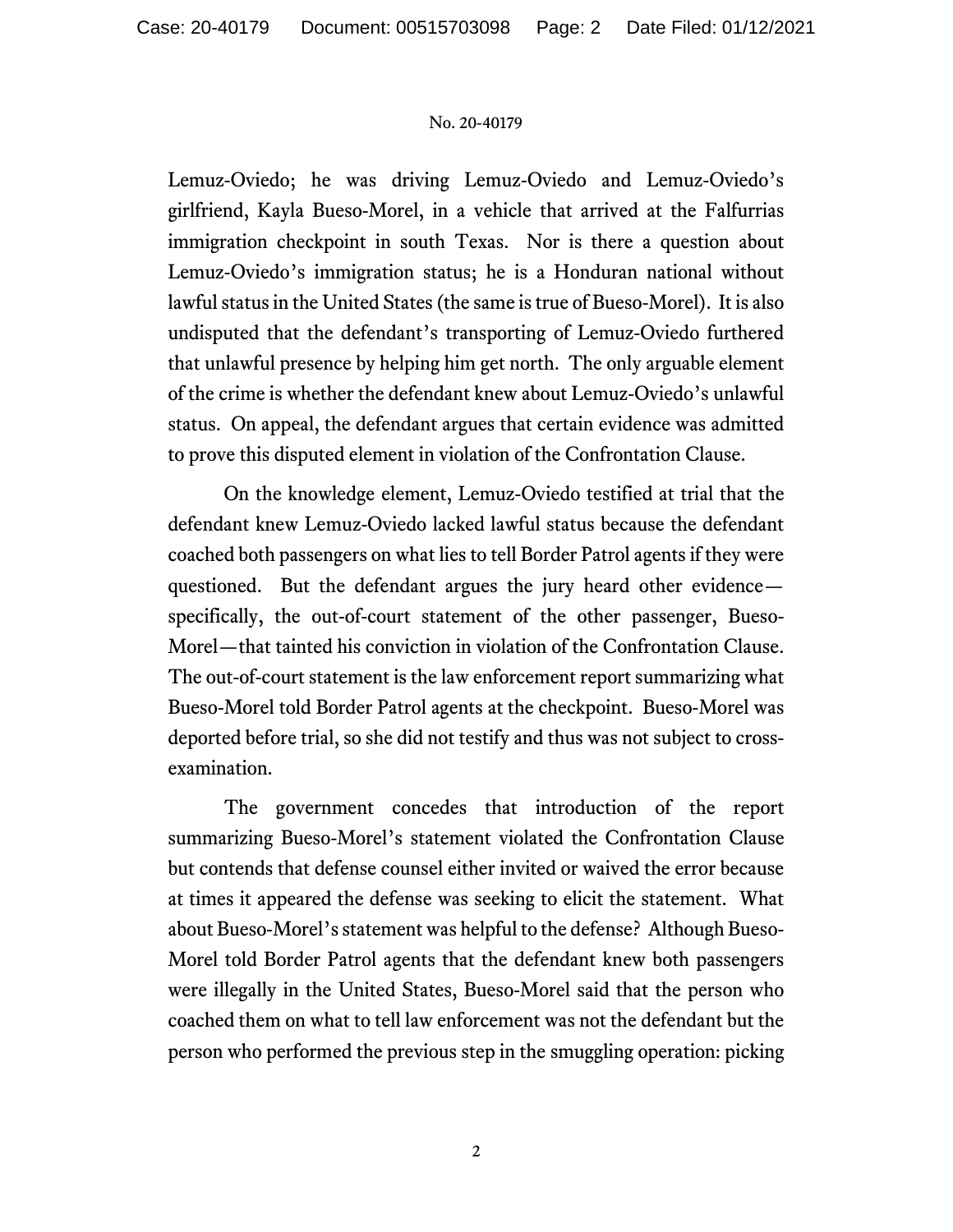them up at a stash house near the border and driving them to a Whataburger in Edinburgh, where defendant then picked them up for the drive north to Houston that was cut short with the arrest at the checkpoint. So part of Bueso-Morel's hearsay statement helped the government—she corroborated Lemuz-Oviedo's in-court testimony that the defendant knew they entered the country unlawfully—but part of it helped the defendant because it contradicted Lemuz-Oviedo's testimony that the defendant, not another person, coached them to lie to Border Patrol.

We need not decide whether defense counsel waived or invited the Confrontation Clause error because the government has proved beyond a reasonable doubt that the error was harmless. *See United States v. Sarli*, 913 F.3d 491, 496 (5th Cir. 2019). It is not easy to prove that a Confrontation Clause violation is harmless. The government must do much more than show that the properly admitted evidence would have been sufficient to allow a jury to convict the defendant. *Lowery v. Collins*, 988 F.2d 1364, 1372 (5th Cir. 1993) (finding error when court considered only whether the properly admitted evidence would have allowed a rational jury to convict under a "'sufficiency of the evidence' analysis"). It instead must show "there is [no] reasonable possibility that the evidence complained of might have contributed to the conviction." *United States v. Kizzee*, 877 F.3d 650, 661 (5th Cir. 2017) (alternation in original) (quoting *Chapman v. California*, 386 U.S. 18, 24 (1967)). This standard is a "demanding but not insurmountable" hurdle. *Sarli*, 913 F.3d at 496; *see also United States v. Ogba*, 526 F.3d 214, 227–30 (5th Cir. 2008) (concluding that Confrontation Clause error was harmless because the other evidence was so strong); *United States v. Pryor*, 483 F.3d 309, 312–13 (5th Cir. 2007) (same). The government gets over that hurdle here.

Lemuz-Oviedo told the jury that the defendant knew the passengers were unlawfully in the United States. No direct evidence to the contrary was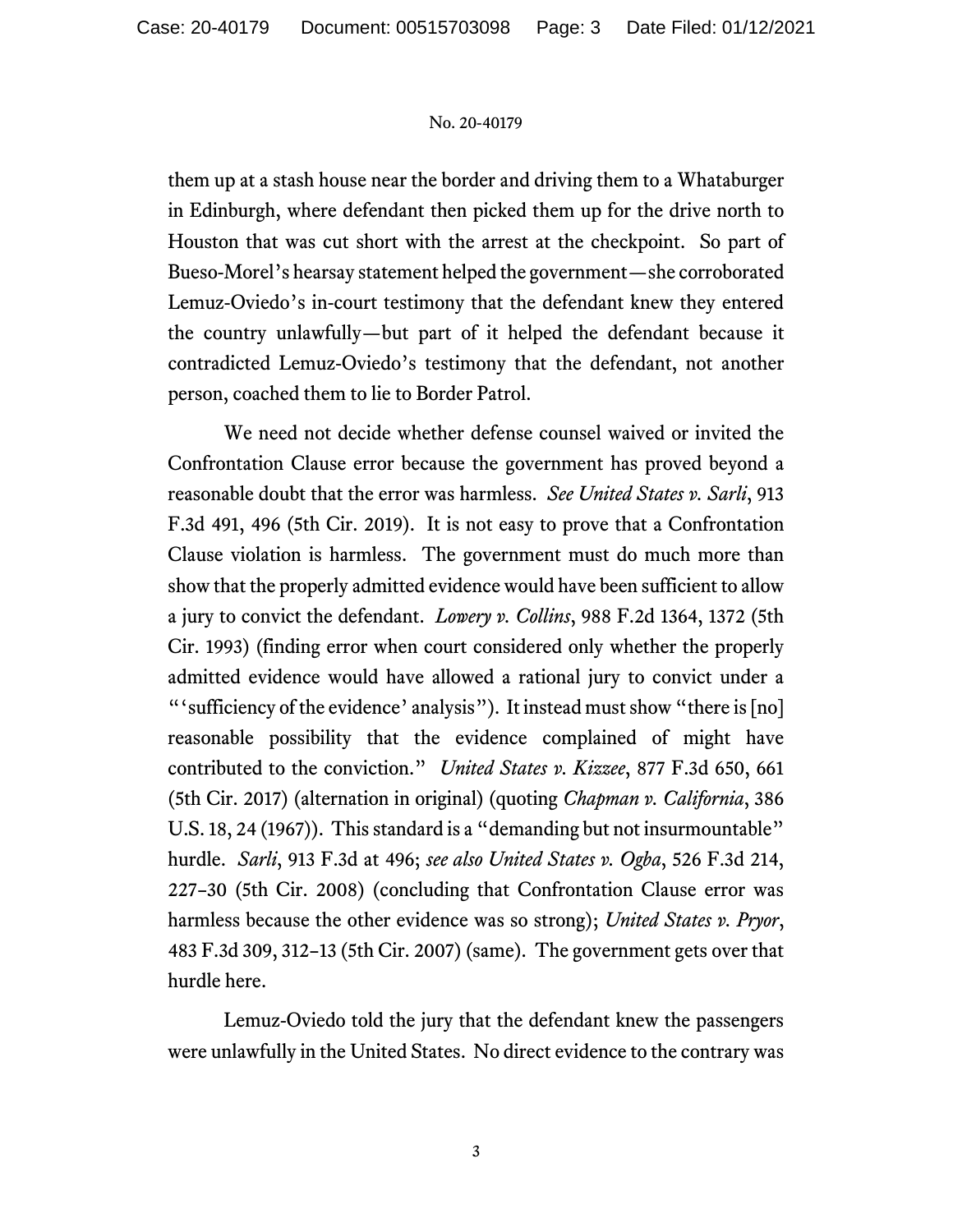presented. The circumstantial evidence strongly corroborated Lemuz-Oviedo's testimony. The defendant picked up two people whom he had never met at a Whataburger near the border for a lengthy, nighttime drive to Houston. This was the final leg in a smuggling operation that had taken Lemuz-Oviedo and Bueso-Morel across three national borders. They paid \$12,000 to the smugglers. It would be "implausible" to believe that the person performing the last, critical act in transporting the aliens from Honduras to Houston was an unknowing participant who just decided to help two strangers by taking them on a 300+ mile journey. *See Sarli*, 913 F.3d at 497.

The prosecutor did mention Bueso-Morel's out-of-court statement in closing. But the defense focused on it more in closing as well as during the testimony. This brings us back to the double-edged nature of the statement. Although we do not decide whether defense counsel's use of the hearsay statement to raise doubts about Lemuz-Oviedo's credibility rose to the level of waiver or invited error, it is relevant to whether introduction of the statement contributed to the guilty verdict. *Cf. Hafdahl v. Johnson*, 251 F.3d 528, 540 (5th Cir. 2001) (recognizing that counsel's "opening the door" to out-of-court testimony can be a factor in harmlessness analysis). Allowing the jury to hear Bueso-Morel's statement created the only inconsistency in the government's case—about whether defendant or the person who brought the passengers to the Whataburger coached them on what to tell Border Patrol. Defense counsel sought to exploit the inconsistency given the dearth of other evidence favorable to the accused. Indeed, if Bueso-Morel's statement had been properly excluded under the Confrontation Clause, it is hard to see what defense counsel could have argued. So the hearsay statement provided the defense's main line of attack.

Because the challenged evidence was the defense's only way to poke a hole in the government's case and the nonhearsay evidence of guilt was so